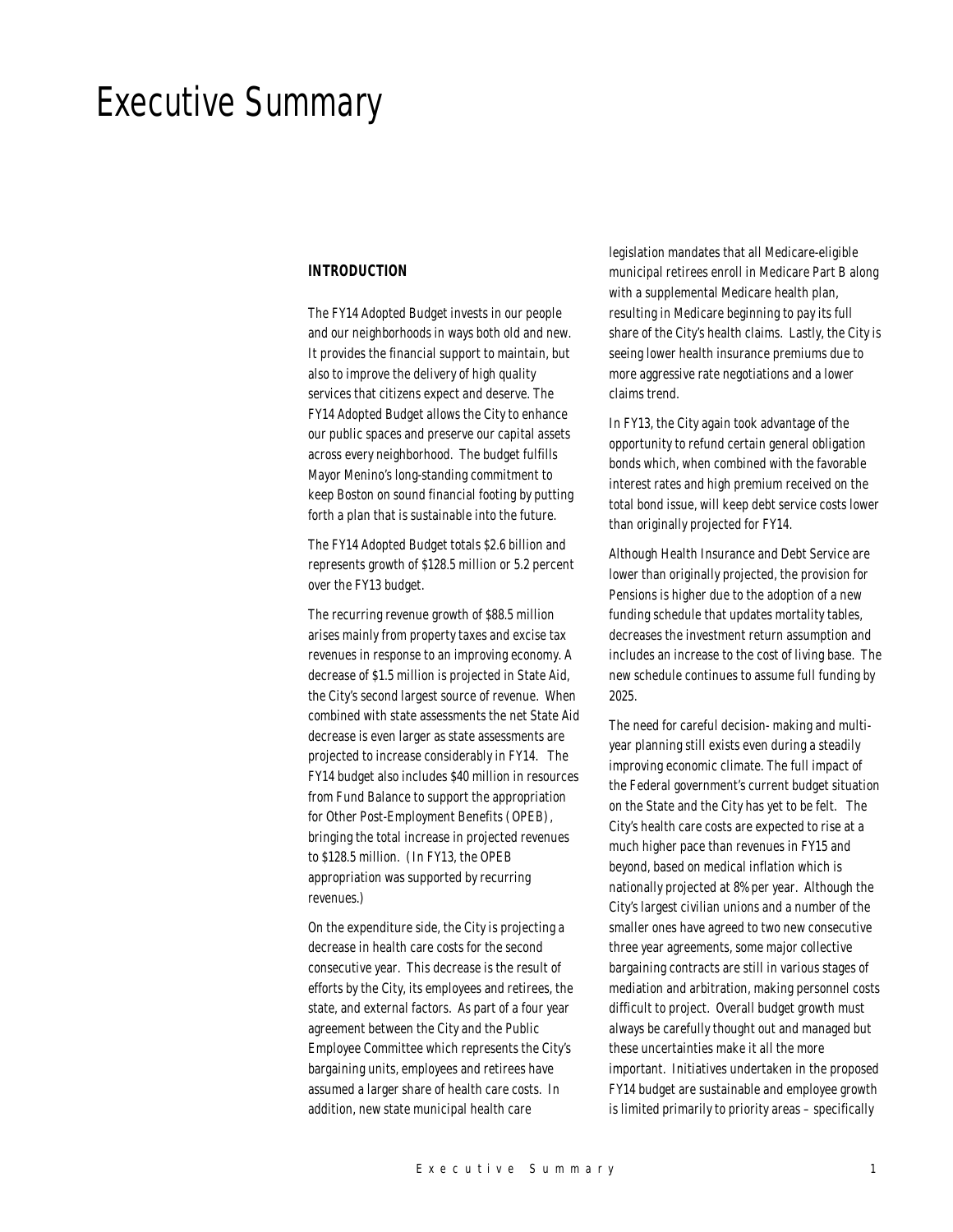education and public safety. As stated previously, the FY14 budget was formulated using \$40 million in reserves, however those funds will not be used to support recurring operating expenses.

This FY14 budget also supports and improves our neighborhood assets. The Five-Year Capital Plan FY14-18 totals \$1.8 billion and includes \$195.9 million in new FY14 project authorizations. Highlights include major renovations at existing schools as well as the creation of a new downtown school in the North End, renovations both large and small at libraries, parks and community centers, and the continuation of significant investments in technology initiatives and infrastructure. The capital plan's theme, Cities are Neighborhoods (CAN), recognizes that the City draws its core strength from its neighborhoods. The results of the "Together We CAN" capital investment campaign are visible in every neighborhood. The City remains committed to providing core city services in a safe environment for all of our residents and businesses as well as those who come to visit our city. This budget provides the resources necessary to fulfill that commitment.

#### *Change in Resources and Expenditures*

Available revenues provide the basis for planning the FY14 appropriations and fixed costs. The FY14 budget reflects a revenue increase of \$128.5 million or 5.2 percent from the FY13 budget. Looking at recurring revenue only, the increase is \$88.5 million or 3.6 percent. The two largest sources of FY14 recurring revenue growth are the property tax and excise taxes. Property tax, the City's largest revenue source, reflects a 4.7 percent net increase. Gross State Aid revenue is projected to decrease by \$1.5 million, but, net state aid, defined as state aid reduced by the charter school tuition assessment and other assessments, is currently projected to decrease by approximately \$18.8 million (See Figure 1). Although its share of total general fund revenue continues to decline, state aid is still the second largest source of revenue for the City and therefore plays a critical role in determining available resources.

Excise taxes are projected to increase by 2.4 percent in the FY14 budget. The local option meals tax, first implemented in October 2009,



## Figure 1

continues to perform well. FY13 receipts are expected to exceed the budgeted amount, as are hotel excise receipts. Both taxes are projected to result in increased revenue in FY14 as well.

Unlike the FY13 budget, the FY14 budget includes a \$40 million allocation of budgetary fund balance (reserves) to support the appropriation for Other Post-Employment Benefits (OPEB).

On the expenditure side, the FY14 budget reflects a 5.2 percent or \$88.1 million increase in departmental appropriations (excluding Health Insurance and OPEB) and a 9.3 percent or \$42.2 million increase in fixed costs (pensions, debt





**City Cost Increases (cumulative)** *FY01-FY15 (FY14-FY15 Projected)*

#### **Figure 2**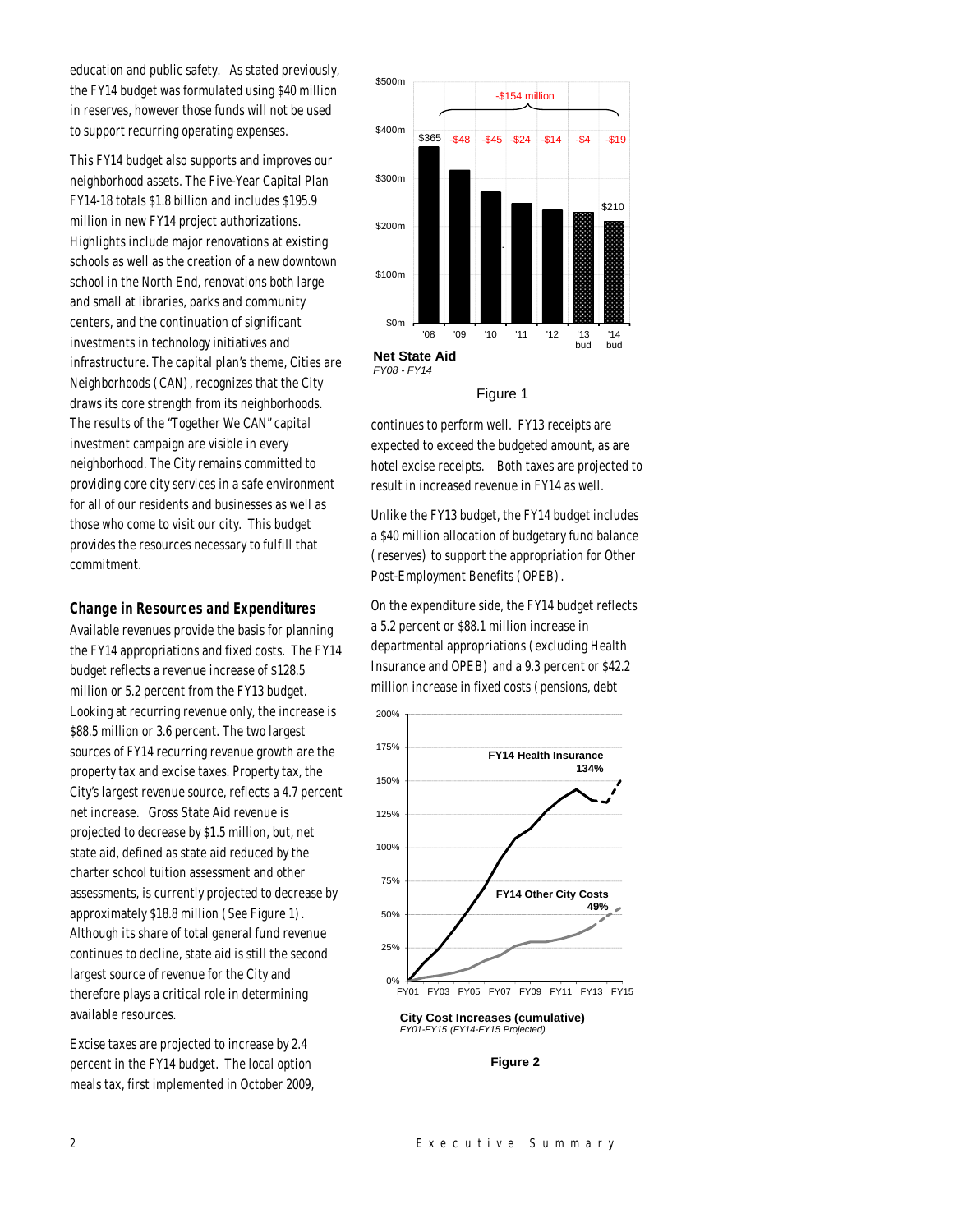service, state assessments and Suffolk County).

In FY14 the City has budgeted \$287 million for health insurance premiums for city employees and retirees – 11 percent of the total City budget. Similar to other Massachusetts communities, Boston's health insurance costs have dramatically increased over the last decade, compared to other City costs over the same period. The Summary Budget chapter of this volume describes some of the successes the City and the state have had in the area of municipal health insurance that have resulted in savings in FY12 and beyond.

With salaries and health benefits representing over 72 percent of the City's operating budget appropriations, it is important to manage the level of the City's workforce. Through controlled hiring and attrition, the City continues to keep employee levels down overall. The City's workforce was down by 745 full-time equivalents, or 4.3 percent between January 2009 and January 2013. In FY14, general fund FTEs are projected to increase by 258 between January 1, 2013 and January 1, 2014. (Figure 3). Nearly 80 percent of the increase is in the priority areas of Public Safety (111) and Education (88). In the Public Safety area the timing of new recruit classes to cover attrition is the major reason for the increase; the January 2013 number is artificially low due to the fact that a new recruit class came on later in the month of January instead of in December, 2012 as planned. In Education, an increase will be seen in the area of special education as the Boston Public School (BPS) system is anticipating particular growth among students with high severity disabilities. Despite the increase projected for FY14, it should be noted that total FTEs in Education will still be down by 103 when compared to FY09.

A more detailed discussion of the City's revenues and expenditures as well as personnel levels can be found in the Summary Budget and Revenue Estimates and Analysis chapters of this volume.

#### *Boston's Economic Climate*

While Boston fared better than many major cities in the most recent recession, the current economic climate in Boston is much like that in the rest of the country. Recovery from recession has been slow and inconsistent. At times recovery even seemed to be slipping away. But as time progresses the City looks more and more like it is on the precipice of a solid economic recovery.

Unemployment in both the City and the state has been improving since late 2009 and early 2010, respectively, and while jobless rates still remain elevated, they are nowhere near the levels seen a few years ago. Foreclosures in the City housing market have eased considerably since their peak in fiscal 2008. Many early indicators are showing signs of stronger growth ahead. Increased building activity, rising home prices, falling vacancy rates and increasing rents – both commercial and residential – along with strong hotel occupancies and rates, tell the story of an economy that is picking up steam.

Indeed, much of what is holding back the local economy may have less to do with economic fundamentals in Boston or Massachusetts than with the amount of uncertainty arising at the federal level and internationally. Between sequestration in the United States and austerity in Europe, there may not be much to do but wait to see the effects of these situations before the economy can resume growth. In the United States currently, monetary policy is very favorable and corporate balance sheets are awash in cash. Under normal circumstances, these two factors would be strong signals that the economic pump is primed. But, as with the rest of the country - and perhaps the world - it seems Boston will have to wait until uncertainty abates for economic growth to begin in earnest.

As Boston generates nearly one-quarter of Massachusetts' economic output, the City will play a critical role in the economic recovery of the state.



Figure 3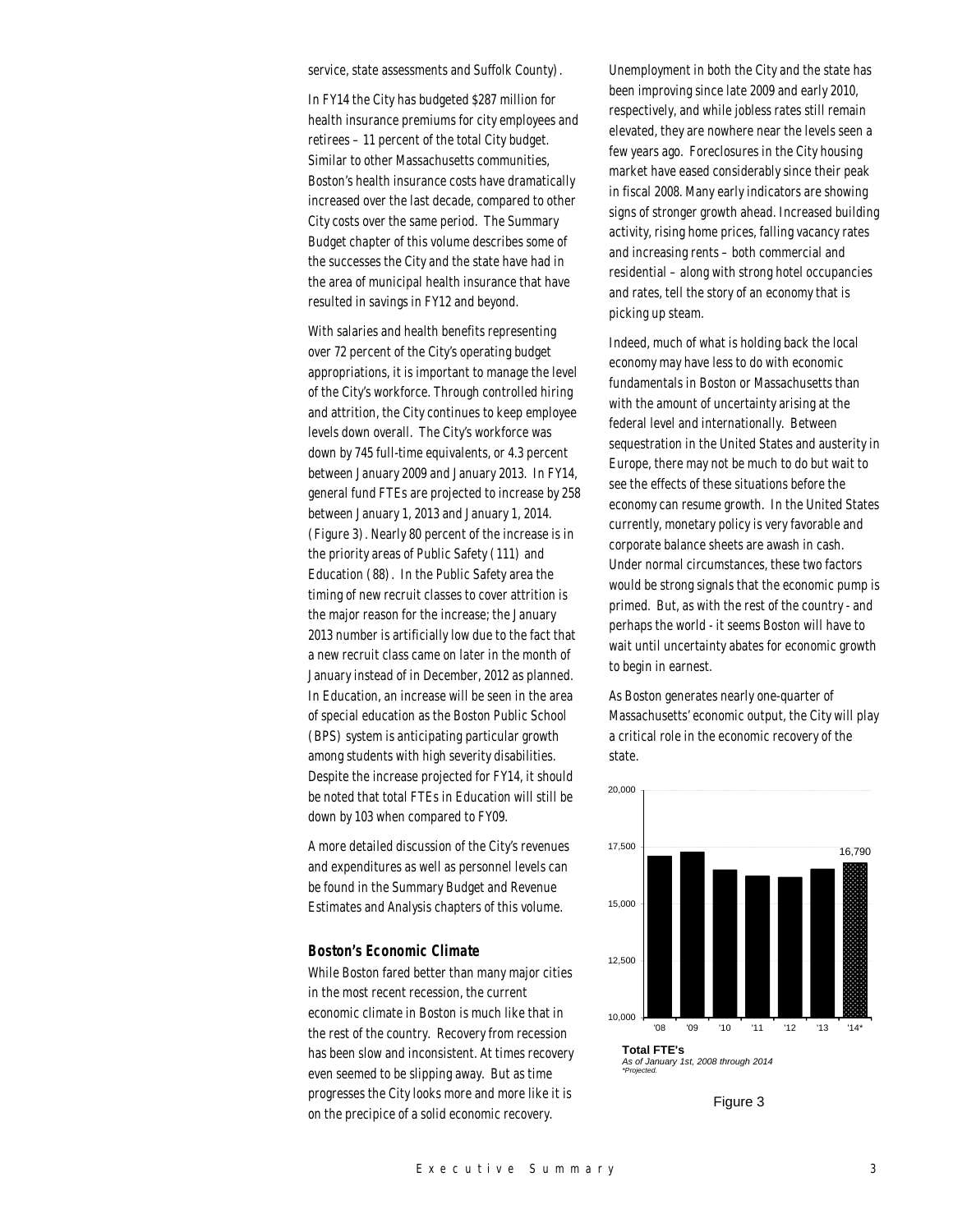## *Long-Term Financial Outlook*

The City of Boston has a long history of achieving balanced budgets through all economic cycles. The City's consistently strong and proactive approach to management has been recognized by the credit markets over the past several years. In February 2013, Standard and Poor's and Moody's Investors Service reaffirmed Boston's AA+ and Aaa ratings. A bond rating is a statement of credit quality and is analyzed when determining the interest rate that should be paid for a municipality's bonds. A higher bond rating translates into lower interest rates and real dollar savings for the City.

City management places a high priority on adhering to comprehensive financial policies and long-range planning strategies as well as continuing to exercise strong fiscal discipline. This practice ensures the City's ability to preserve budgetary balance, maintain essential services and address future budget challenges.

## *FY2014 BUDGET PRIORITIES: A CITY THAT PROGRESSES AND REINVENTS*

For the past twenty years, Mayor Thomas M. Menino has prioritized the people of Boston in every budget, both in times of great economic growth and during difficult periods. FY13 was a year of recovery and this upcoming year propels us beyond that. The FY14 budget includes initiatives that keep Boston at the forefront of reinvention: changes at Boston Public Schools (BPS) to increase access to quality schools for students, new housing to fit the needs of young professionals and middle class families, and online learning for Boston's neighborhoods. At the core of the budget and the initiatives it supports is a desire to continue to build neighborhoods, provide residents with an unparalleled quality of life, and support neighbors as they help one another.

## *Building Quality Homes and Schools*

## Classrooms Closer to Home

The Boston School Committee approved a homebased student assignment plan that was recommended by the External Advisory Committee on School Choice. The new model prioritizes the availability of quality schools closer to home and offers parents a list of at least six schools based on home address and schools' quality, location, and capacity. The home-based plan cuts the average distance a child travels to school by 40 percent, increases the predictability that a family will get one of their top three school choices to 80 percent, and increases the chances a student will be in the same class as another child from his or her neighborhood by 30 percent. BPS investments will help ensure that more quality seats are available to students when the plan goes into effect for the 2014-2015 school year.

## Improving School Quality

A new \$30 million Quality Improvement Fund will help the Boston Public Schools invest in upgraded school facilities, technology, and teacher quality as the district puts its new home-based school choice plan into place. This year, BPS will welcome more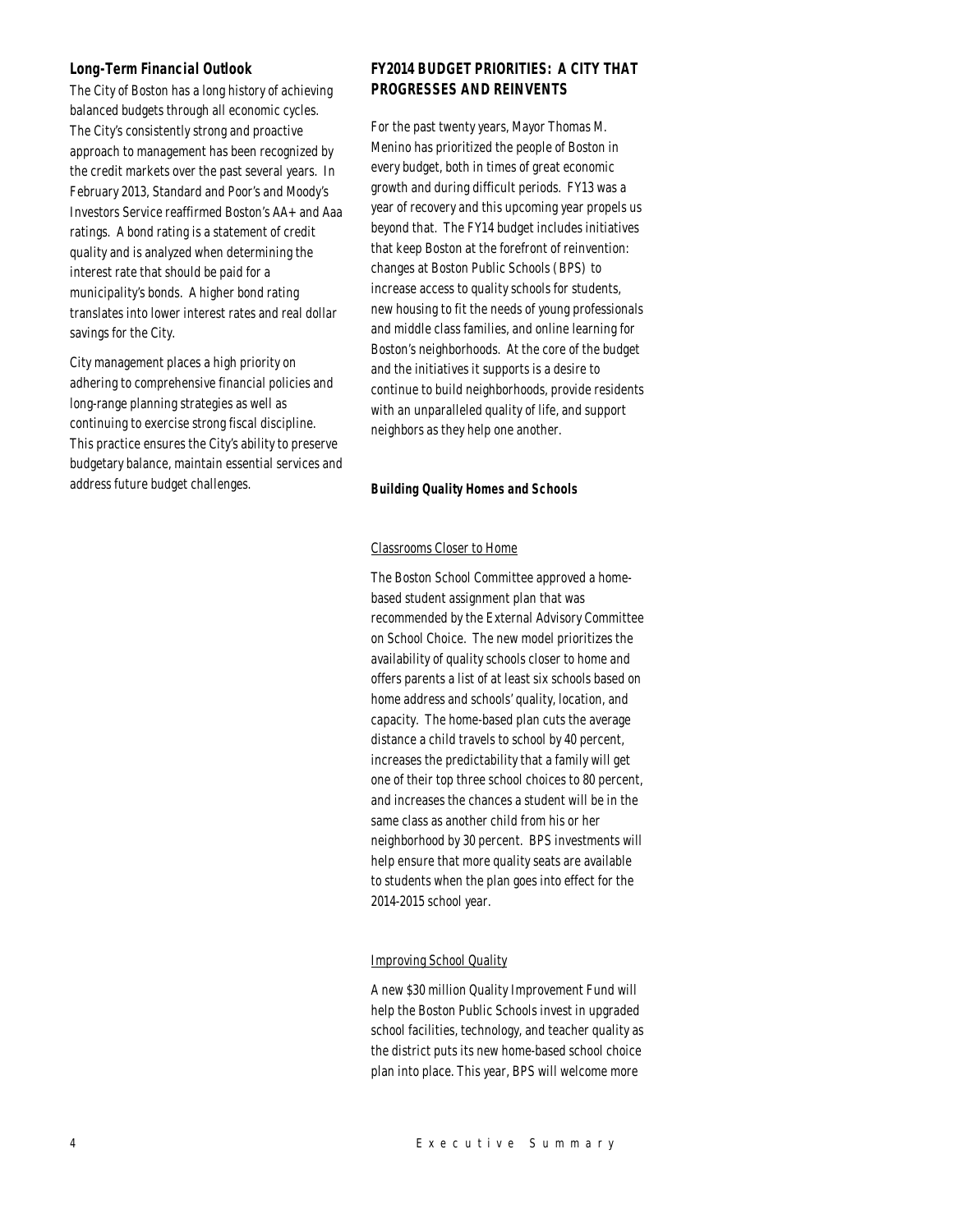families into its classrooms than it has since 2005 and as they do so, will invest millions more in lower-performing schools to extend school days and build partnerships that help close achievement gaps. BPS is also expanding inclusive opportunities for students with disabilities and is preparing to open new Dual-Language, Innovation and In-District Charter Schools, as well as a new K-8 school to serve downtown families. The 3-year Quality Improvement Funds will support these investments.

#### A New Bus Contract and Responsive Service

Through a competitive bid process, Boston Public Schools has secured a contract with a new vendor that will result in lower costs and improved service for students starting in FY2014. The new bus contract will require greater than 95 percent ontime performance, double the safety training for bus drivers, decrease overall fleet emissions through environmental technology and an antiidling plan, and require regular feedback through customer surveys and meetings that engage schools and parents.

## The Right Kind of Housing for Residents

Mayor Menino's Housing Boston 2020 initiative will be launched, creating 20,000-30,000 units of housing by the year 2020 to accommodate the city's growing population and its changing needs. The initiative will convene an advisory panel made up of representatives from both the private and non-profit development communities, financial institutions and universities, as well as thought leaders on housing and advocates for affordable housing. As the population of Boston grows and changes, Housing Boston 2020 will accommodate the needs of a large 20-34 year old demographic; support the growing number of families in the city; rebuild the middle class which was hard-hit by the economic downturn; and protect Boston's vulnerable and under-housed populations.

## Million for the Middle

Up to one million square feet of City-owned real estate will be made available to small builders at below-market prices in 2013 and 2014. This will

increase homeownership among middle class families to offset some of the foreclosure losses, help stabilize and support property values in higher-foreclosure neighborhoods, and create demand for small and local construction-sector employment.

## *Supporting Residents*

#### A Helping Hand for New Parents

Through the Public Health Commission, Boston parents will be supported from day one. BPHC will offer 800 families with newborns a free welcome visit where trained health workers can help parents baby-proof their homes and connect them to housing, food, and healthcare resources. Visits can be requested during a prenatal visit or at the hospital once a baby is born. After the initial visit, home visitors will follow up to make sure that any additional needs and requests for services are fulfilled.

#### Cultivating Leadership in Young Women

Boston Centers for Youth & Families will help young girls develop into empowered and confident women. BCYF will designate "Girls Only" time at sites citywide and engage teenage girls in programming that promotes leadership, civic engagement, and skill building. Gender-specific time will provide young women with a safe environment where they can take healthy risks and branch out. They will be able to swim, try new sports, or have exclusive access to tech labs.

#### Equitable Earnings for Women

Negotiation workshops will teach young women valuable skills in negotiating fair pay. The workshops will focus on salary negotiations in a variety of sectors and give participants the tools, strategies, and confidence needed to advocate for themselves in the workplace. The program will be a partnership between the City of Boston and the WAGE Project.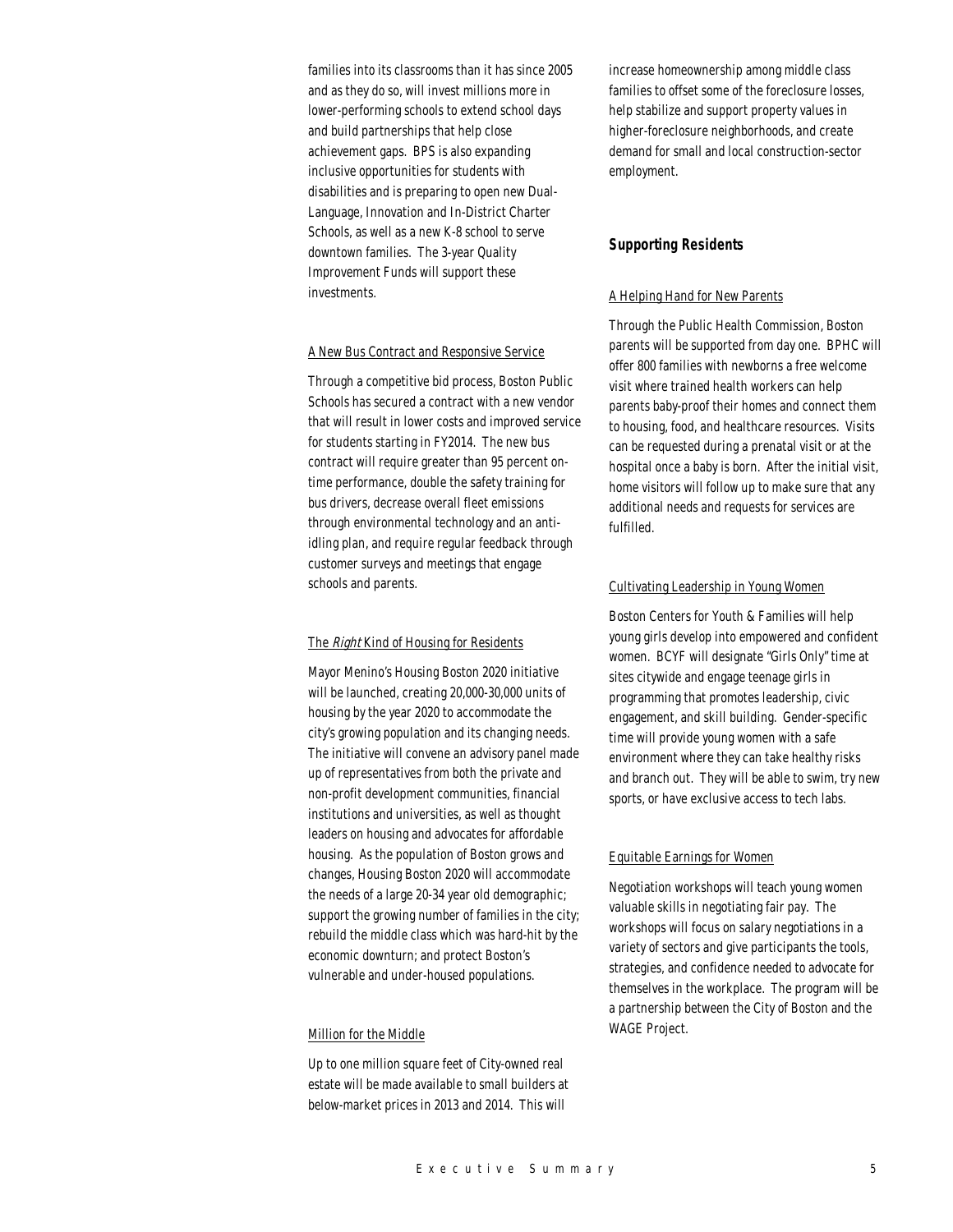## Encouraging Women Business Owners

The Mayor and Boston's Department of Neighborhood Development are creating Women on Main, a new networking initiative for women business owners in the Main Streets districts. Women on Main will enable the City to learn more about the unique challenges of women business owners, and better connect them to the services and resources they need to succeed.

## Women Leading the Way in Boston

The newly appointed Women's Workforce Council will tackle challenges facing Boston's working women. The Council will identify and promote mechanisms for closing the wage gap between working women and men, as we seek to become the first major city to achieve pay equity. Council members include executives, entrepreneurs, academics, and industry and workforce leaders who, together with the Mayor, will engage Boston's employers to promote policies that can close the wage gap.

## *Engaging Children and Youth*

#### Experimenting with Education in City Parks

More of the city's parks will become classrooms for young and eager minds this year. ParkSCIENCE will continue to teach children that science is fun and can be experienced anywhere through its educational workshops. The program makes science exciting and accessible by challenging children's cognitive skills through interactive experiments and demonstrations that introduce them to the fundamentals of science in an unconventional setting.

With support from the Boston Foundation and the Trust for Public Land, the Parks Department will create outdoor fitness equipment zones when existing parks and play areas are refurbished. The new zones will promote healthy behaviors among parents who frequent parks with their children.

#### Inclusive Out-of-School-Time Programming

Children with special needs will have increased access to afterschool activities. The Boston Public Health Commission will offer 25 high school students the training necessary to support children with special needs through structured play activities. They will then participate in a four-week summer training program and will be assigned to paid work in summer and afterschool programs across the city. This initiative will foster inclusion in programming for special needs children and provide meaningful leadership and job opportunities for Boston's youth.

#### A Unique Park for Special Children

Work will begin this year on a new park for children with physical disabilities in the Charlestown Navy Yard. The park, which will be the first of its kind in Boston, will be next to the new home of the Spaulding Rehabilitation Hospital, providing a wonderful new resource for children undergoing treatment.

#### Places for Active People

The Parks department will begin work this year on an overhaul of the playing fields at the West Roxbury education complex. The project will provide new synthetic turf football, baseball and softball fields as well as tennis courts and an athletic track. Lighting, fencing, stands and parking will also be upgraded. The project will result in a significant enhancement to recreational facilities at Millenium Park.

#### Universal Membership to Community Centers

To ensure that all youth have access to the full array of services offered at all of the 33 community centers throughout Boston – and encourage teen participation – Boston Centers for Youth & Families will eliminate site-specific fees for youth and create a Universal Teen Membership that grants access to locations citywide. Through a single membership, teenagers can swim at the Flaherty Pool, use the computer lab at Curtis Hall, and visit the recreational center at Madison Park, removing any barriers that may have prevented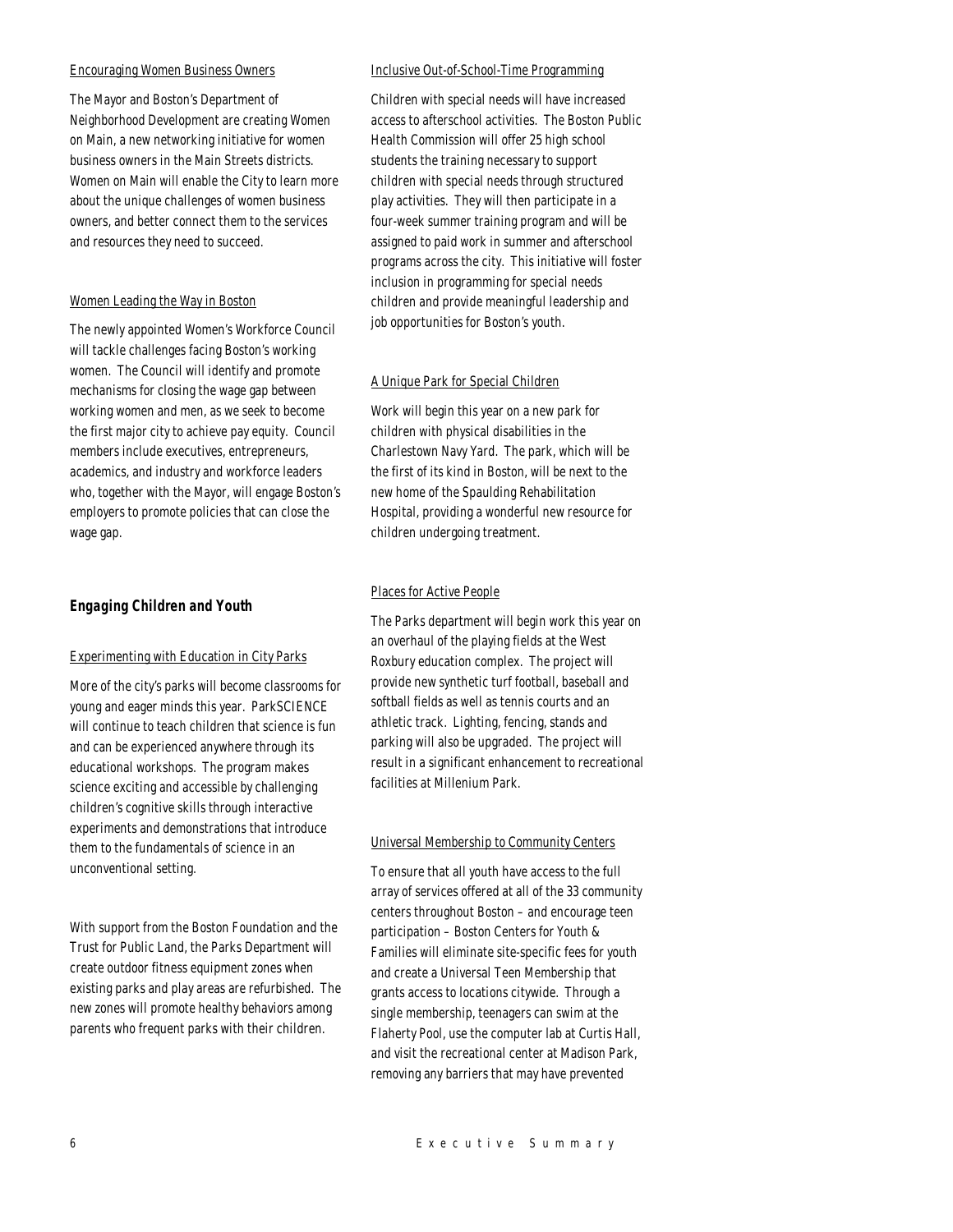the full use of the city's vast community center network.

#### Participatory Budgeting

Young people throughout the City will be led through a year-long process of learning about city government and budgeting. The youth will identify projects in their communities, vet those projects and consider trade-offs in making funding decisions.

#### Breaking an Addictive Cycle

To help youth struggling with prescription substance abuse, the Boston Public Health Commission (BPHC) has secured funding from the Massachusetts Department of Public Health. BPHC will engage a broad array of stakeholders to conduct an in-depth community-based assessment to better understand the nature of the problem. Utilizing the information gathered, the Commission will then develop a comprehensive strategic plan that uses best practices to support Boston's youth, with a particular focus on those transitioning from 8th grade to high school.

## *Modernizing the Resident Experience*

#### City Hall Goes to Neighborhoods

In an effort to make city services even more accessible, the Mayor has launched a City Hall To Go truck to serve residents where they live and work. In FY14, the truck will transition from a pilot to an initiative with a set schedule that allows it to visit every neighborhood in the City at least once every month. The truck will be available after work and on weekends to meet the needs of residents. It offers an array of city services that include paying parking tickets and tax bills, applying for library cards or dog licenses, and registering to vote. As the resident needs change, seasonally or over time, City Hall To Go will respond accordingly.

#### Bringing Online Learning to the City

Boston $X$  – a collaboration between the City, edX, Harvard, and MIT– will be an experiment in blended learning. BostonX will bring edX's online course content to Boston's community centers. At launch, BostonX will offer 2-3 courses that include support from edX affiliated personnel. Boston Centers for Youth & Families (BCYF) will offer its computer centers, computer training, and support to ensure that residents get the most out of online classes. Learners will be able to work on their own or utilize the centers as innovative gathering spaces for study groups and lectures.

#### Real Learning in a Virtual Classroom

Boston Public Schools will make key investments in technology to best serve its students, ranging from upgraded Internet capacity in all schools to increased offerings in robotics and computer science courses. BPS will launch a new push in digital and electronic learning and bring 10,000 more mobile computing devices to its schools within the next two years. Additionally, the 2013- 2014 school year will mark the opening of a virtual school that will serve 200-250 students. Boston's students will be well prepared for the increased demand of technology use in education and the workforce.

#### 21st Century Library

The Boston Public Library will begin construction this year on the transformation of the Johnson Building at the Central Library. This project is focused on opening up the main floor to Boylston Street; improving and expanding the Children's room; and upgrading the Rabb lecture hall, all to better meet the needs of today and tomorrow's library patrons.

#### E-Reading Made Easy

Boston will continue to be a leader in digital services. This year, the Boston Public Library (BPL)will launch the use of e-readers by lending 70 iPad minis that will be preloaded with bestselling books and various applications to help connect residents to job searches, social media, and language-learning tools. The first phase of BPL's Digital Commonwealth repository will be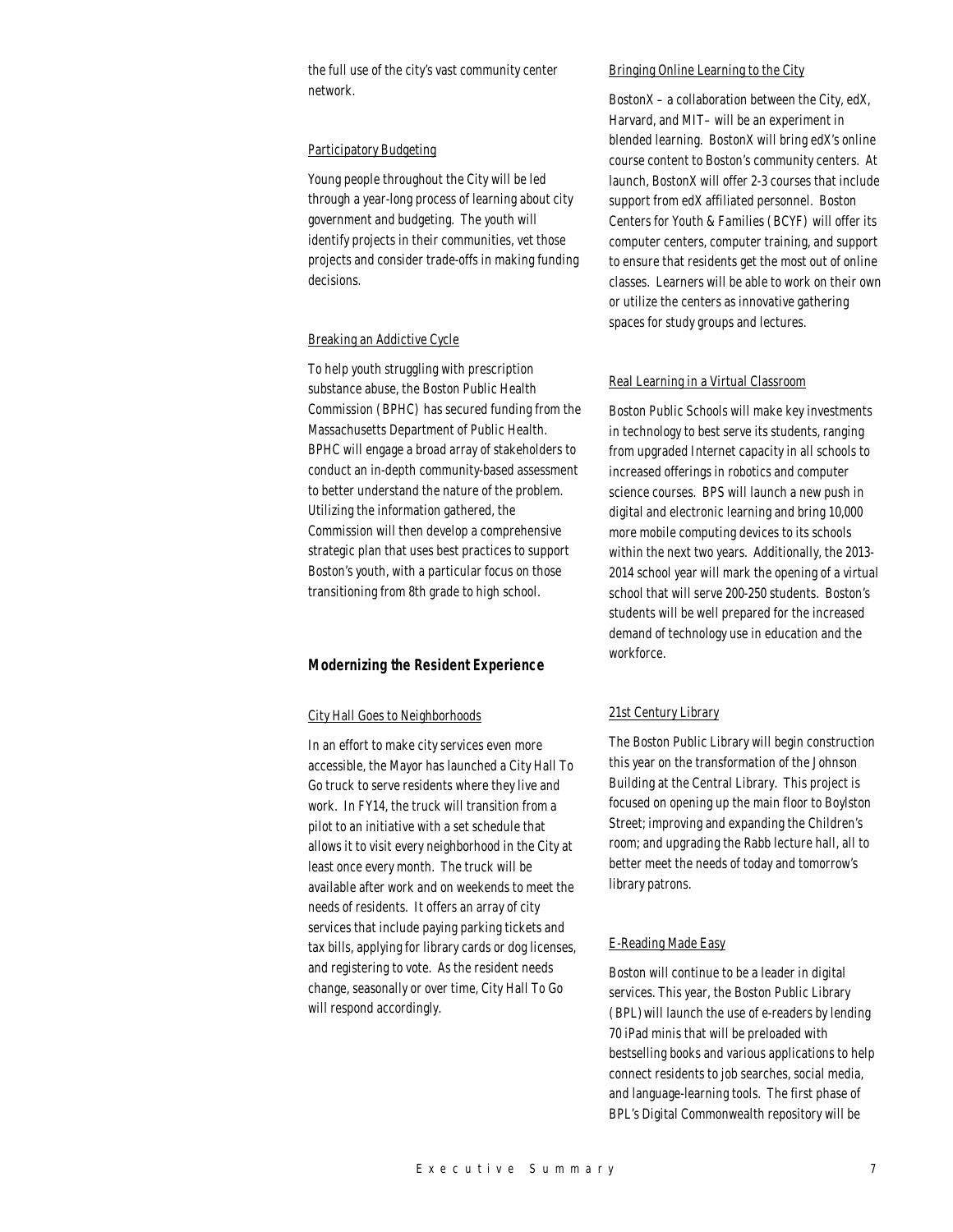completed, further increasing digital access to previously difficult to find collections across the Commonwealth.

#### Real-Time Parking and Traffic Updates

The Transportation Department will partner with experts to launch "Time to Destination" variable message boards. The boards will be installed in various neighborhoods and in the Innovation District to provide motorists with real-time information on traffic conditions and alternate routes. Additionally, 400-500 "Smart Parking" sensors will be installed, providing information about parking spot availability and allowing residents to make informed decisions before they get into their cars.

#### Modern Record-Keeping

Building upon its customer service focus, the City's Registry Division will continue to work with the Department of Innovation and Technology to develop systems that provide rapid access to data and a even better service for customers. Within the next year, the seven varieties of birth, death, and marriage certificates will all be issued on the same secure watermarked paper. The change will facilitate processing by other cities, states and entities. To ensure accuracy of information and expedite processing, residents will be able to complete an electronic Marriage Intention form in place of the hard copy.

## *Sustaining Progress and Healthy Growth*

#### Climate Ready Boston

In February 2013, Mayor Menino tasked his administration with a variety of planning and policy initiatives to make Boston's residents, buildings, infrastructure and government prepared for the impacts of climate change. Among the initiatives, the Environment Department was directed to focus its 2014 Climate Action Plan Update on climate preparedness.

#### Feeding the City's Green Appetite

City departments continue their efforts to increase recycling participation. Boston Public Schools will triple their recycling rate to 20% by June 2014. Public Works will add 130 new Big Belly machines throughout the city, and the Parks Department will place 40 new Big Belly trash and recycling receptacles in three locations – Boston Common, the Public Garden, and Christopher Columbus Park.

#### Clear Roads and Clean Air

The Transportation Department will institute an off-hour delivery program to decrease traffic congestion and increase pedestrian, bicycle, and motor vehicle safety. The program will allow deliveries to be made during overnight hours in designated areas of Boston. This initiative will decrease emissions from idling delivery trucks and provide congestion relief for city roads.

## A Leader in Bicycle Safety

To ensure the safety of residents taking advantage of the increased bicycling opportunities, Boston will become the first city in the country with helmet vending machines to support the popular Hubway bike sharing program. The stations will be installed at up to twenty of the most popular Hubway bike share stations. As an added measure of precaution, the Public Works Department (PWD) will install safety rails between the wheels of its large vehicles. Safety rails prevent bicyclists from sliding underneath large trucks in the event of a collision.

#### An Investment That Pays Off

Public Works will complete 8,000-10,000 more streetlight retrofits, leading to potential savings of over half a million dollars and 3.4 million kWh of electricity. In FY13 to date, the department completed 7,300 LED streetlight retrofits, including the first LED replacement of decorative fixtures – a group of acorn lights in the South End. In addition, the department has undertaken several efficiency measures in its buildings, saving approximately \$33 thousand and 250,000 kWh